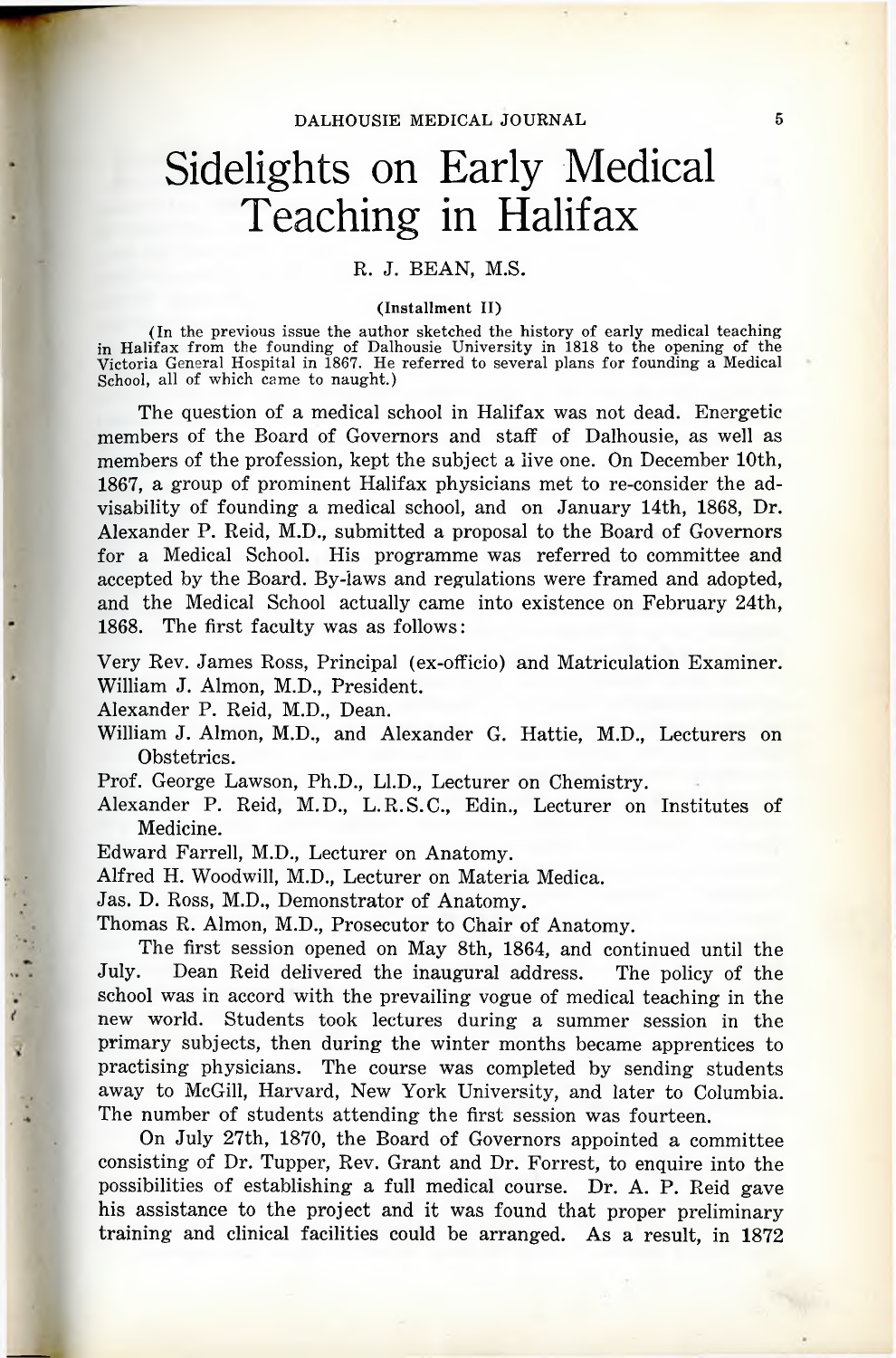Dalhousie conferred its first medical degrees on the following students: Roderick Sutherland, River John; George H. M. Dewolf, Dartmouth; Charles W. Hiltz, Bridgetown; William MacRae, Richmond; and Finlay MacMillan, Pictou. During these early years each lecturer delivered at least five lectures of one hour each during his week. The fees for each class were six dollars, while demonstrator's fees were four dollars. That the problem of room was really acute is shown in the minutes of the Medical Faculty, where in one instance the Faculty decided that the Professor of Anatomy would "have to vacate the closet" he was now using in order that the said compartment "could be used for a library". Whatever may be said of the crowded conditions with reference to lecture rooms, the building was certainly never designed to house a dissection room. Anatomy was taught in the attic and the only method of approach to the dissecting room was by ladder. The light was poor, there was no ventilation, it was often sweltering hot or wretchedly cold, and, added to these difficulties, was the fact that although an Anatomy Act had been passed in 1870, it was of no assistance to the Medical Faculty. The writer has heard more than one commentary on these conditions and of the way in which the "Gentlemen of Classics and Mathematics" endured the effluvia which permeated the whole building at times. Clinical instruction was extended so as to include the Provincial and City Hospital, the City Alms House, and the Halifax Dispensary.

In order to comprehend the position and responsibility of the Dalhousie Faculty of Medicine with reference to medical teaching, it is necessary to recall the three different systems which existed in the year 1870. The first system was known as the "Clinical Type" under which the Faculty of Medicine was derived from members of the staff of some large hospital or group of hospitals, and the hospital was, in effect, the medical school. This was the accepted system in the British Isles and France. The second system, known as the "University Type" placed the Medical Faculty under University control, and was the approved type in Germany, "Medicine" was simply a department of the University. The third system, known as the "Proprietary Type", was based upon the principle that a group of qualified medical practitioners could become an incorporate body, collect student fees, grant diplomas, and operate independently. Anatomy was the only pre-clinical subject for which these schools took any responsibility. Proprietary schools became more and more numerous until there were in all, 460 of them in the United States and Canada. Dalhousie had set up the "University Type" at a time when such old institutions as Harvard, (1788), and Pennsylvania, (1791), who on paper, were University Schools, did not maintain university standards and facilities in medical teaching. Indeed, it was not until the early seventies that Harvard under the leadership of its new President, Dr. Charles S. Elliot, began a series of changes in policy which eventually led to a complete reorganization, and the establishment of the Medical Faculty as a department of the university. In passing it might also be added that the Medical School of Johns Hopkins University under the leadership of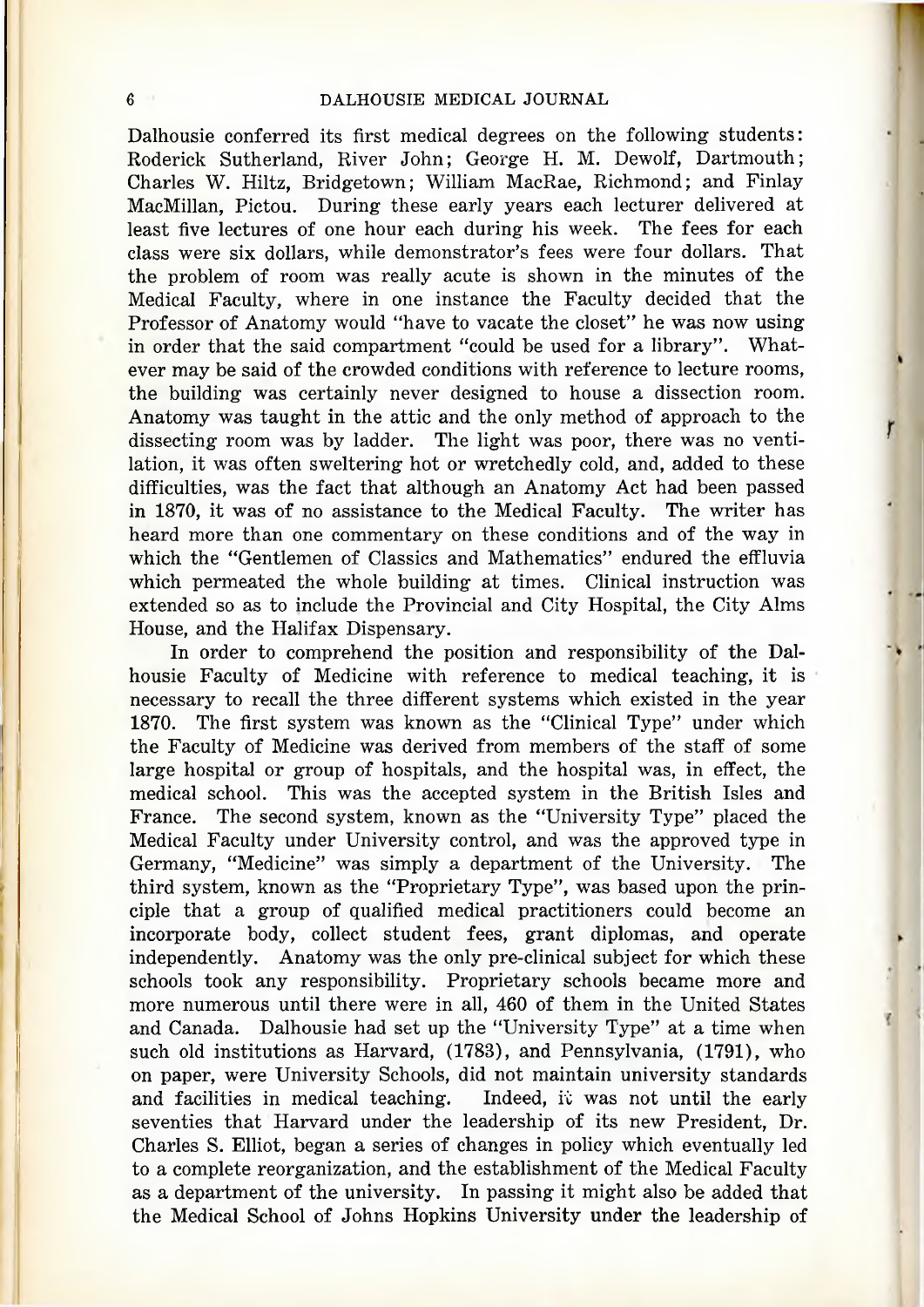Dr. William Welch was the first Medical School in the United States to be founded (1884) on genuine university principles.

The Board of Governors of Dalhousie had embarked on an exceedingly ambitious and costly experiment. If it failed there were two alternatives, to try an affiliation with either a Hospital or Proprietary system, or, to break away completely from the Faculty of Medicine. Subsequent events show that the initial experiment did fail and that over a long period of years the above mentioned alternatives were all tried.

The story of the founding of the Halifax Medical College is very interesting, and, at the same time complex. Since it has to do with actions taken by the Board of Governors and the Faculty of Medicine, probably the best source of documentary information is to be found in the minutes of the Board and the minutes of the Medical Faculty. One of the first problems which the Faculty of Medicine had to solve, was the question of rooms for lecture purposes, and one finds in the minutes of a Board Meeting held on August 12th., 1870, a report by the Rev. George M. Grant, to the effect that he had met the Senate to discuss the possibilities of a room for the Medical Faculty and had found that one would be available for that session, and later, when the post-office moved out, the Medical Faculty might have the west wing with a separate entrance. Some members of the Board immediately pointed out that if the post-office were moved out of the building, the College would lose \$200.00 per annum.

The problems of crowding and inadequate teaching facilities in 1870, were only aggravated by the decision to put on a full medical course in 1872. The Medical Faculty began to make strong representations to the Board of Governors to supply the necessary funds to allow for a general expansion, including the erection of a building. The Board did not have the money, but that fact in itself, offered no solution to the problem. At a meeting of the Medical Faculty held on March 7th, 1878, it was decided that the best way out of the difficulty would be to obtain an "Act of Incorporation" which would permit the Medical Faculty to hold property under the name of, *The Halifax Medical College,* and at the same time, give the Medical Faculty more control over what they considered to be their own affairs. The reply of the Board was to the effect, that they only retained the minimum control consistent with the working together of the Arts and Medical Faculties for the good of the College; that the proposed Act of Incorporation would necessarily lead to a separation since it was inconsistent with the relations then subsisting; and finally, the Board suggested that "should an act be thought advisable it (the Board) might create a Corporation with the title of The Trustees of the Medical School and Dispensary of Halifax, which would unite both interests and include by name a few of the leading men who might be disposed to assist".

During the next two years many official communications passed between the Board and the Medical Faculty. The Board was unable to assist financially, but it had no objection to the efforts of the Medical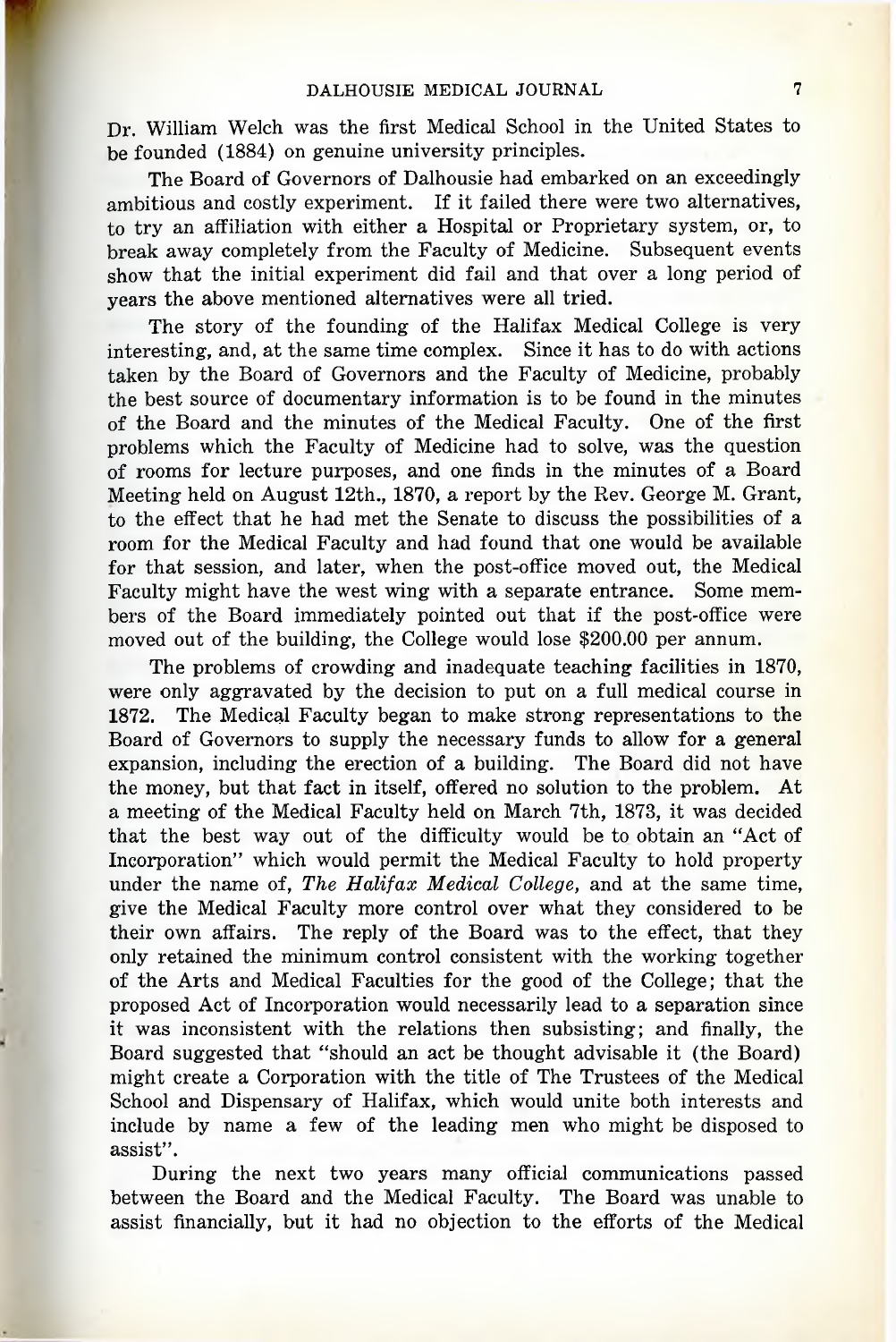## 8 DALHOUSIE MEDICAL JOURNAL

Faculty to raise funds for the purpose of erecting a building and equipping it, provided such properties were to be under the control of the Dalhousie Board of Governors. On the other hand, the Medical Faculty believed that improvement in teaching facilities was imperative, and that, since the onus of financial responsibility was to fall upon them, any buildings or properties that they might acquire should belong to them and be operated by them without interference from the Board of Governors. The crisis was reached in the spring of 1875 when by an Act of Incorporation the Halifax Medical College came into existence with the power to confer Medical degrees.

At this time there were 121 students attending Dalhousie, of whom 33 were medical students. Four medical students were qualified to receive degrees, but the Faculty of the Halifax Medical College had been notified that a separate Convocation for Arts had been arranged, and that, "The degrees conferred on the graduating class in Medicine this session will be signed by the President and the Principal of the College" (meaning the Halifax Medical College). The writer recently had an opportunity to see the degree of J. L. Bethune a member of this class and the father of Dr. C. M. Bethune of the Victoria General Hospital Staff. The document is signed by thirteen individuals, the first two of which are Wm. Young (Chairman of the Board of Governors) and James Ross, D.D. (President of Dalhousie), and the degree is *M.D. CM., Dalhousie.*

Possibly too much space has been given to the origin of the Halifax Medical College, yet, it must be remembered that for over thirty years this institution had full charge of the teaching of Medicine and Clinical Medicine here in Halifax. Also, it should be remembered that at the present time, 1936, nearly one half of the history of organized medical teaching in Nova Scotia is associated with the same institution. One should also stress the point, that, whereas there was a break of several years between the Board of Governors of Dalhousie and its original Faculty of Medicine, continuity of clinical teaching remained undisturbed.

The New Institution faced a difficult financial situation. The proposed building was to cost \$8,000, the land was purchased at a cost of about \$1,600, and it was estimated that furnishings and equipment would total about \$4,000. The Provincial Government grant of \$1,000 was supplemented by an agreement of the Faculty to waive all student fees earned by them, and the remainder of the project was covered by arrangements for a heavy mortgage on the property. Ergetion of the new building was started in the spring of 1875 and it was opened for use at the beginning of the next session.

During the next nine years the Halifax Medical College operated and conferred degrees under increasing handicaps. Although it was in every respect a Proprietary school, its ideals were far above the average, and it never enjoyed the lavish prosperity of similar organizations in the United States. In 1885 there was a reorganization of the Faculty of Medicine and a new agreement for affiliation was made, whereby Instruction in